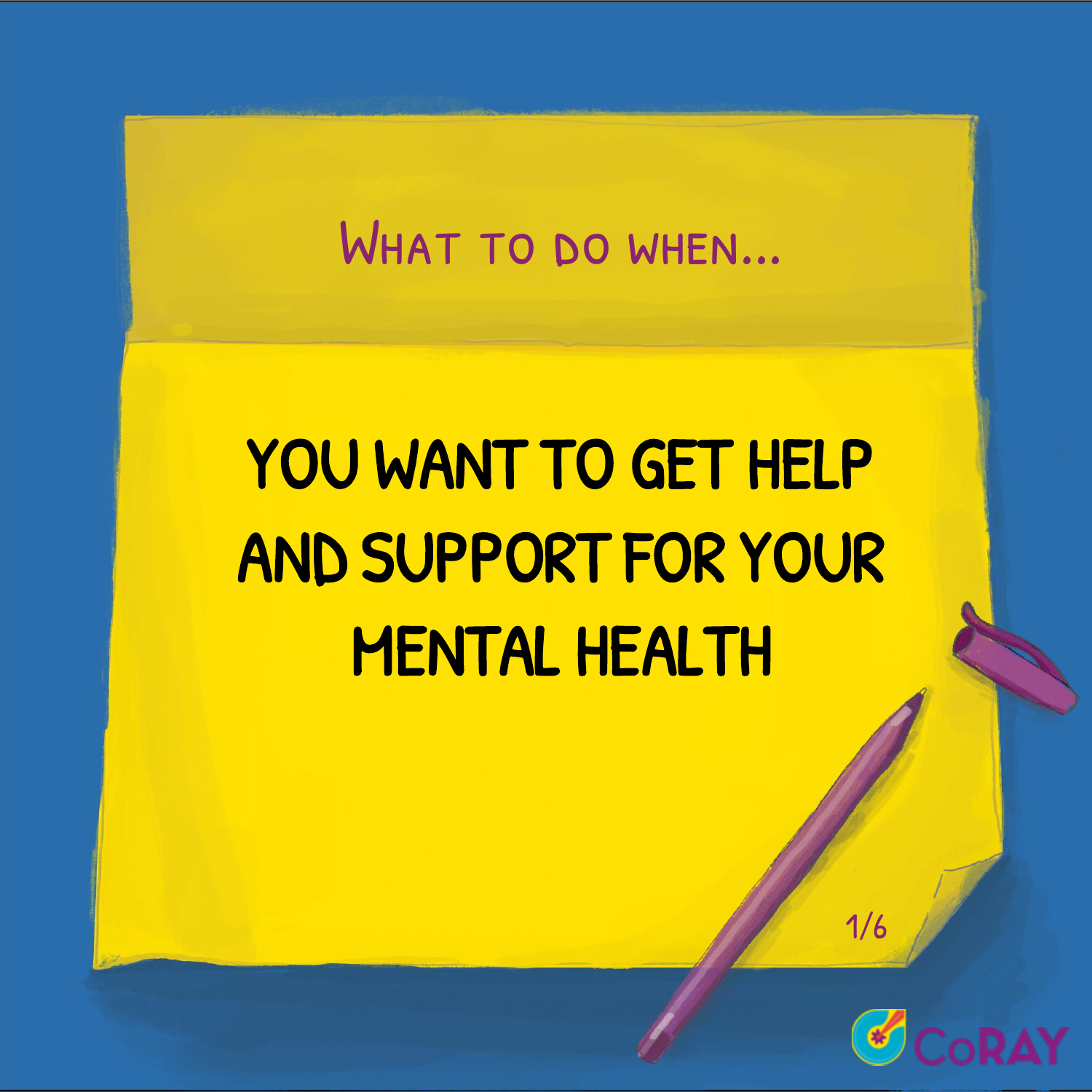## ASK FOR HELP IF A PROBLEM IS GETTING IN THE WAY OF YOUR LIFE

It's hard to know what's 'normal', but **if something is making you upset** or interfering with your life, **it's a good idea to get some support**

2/6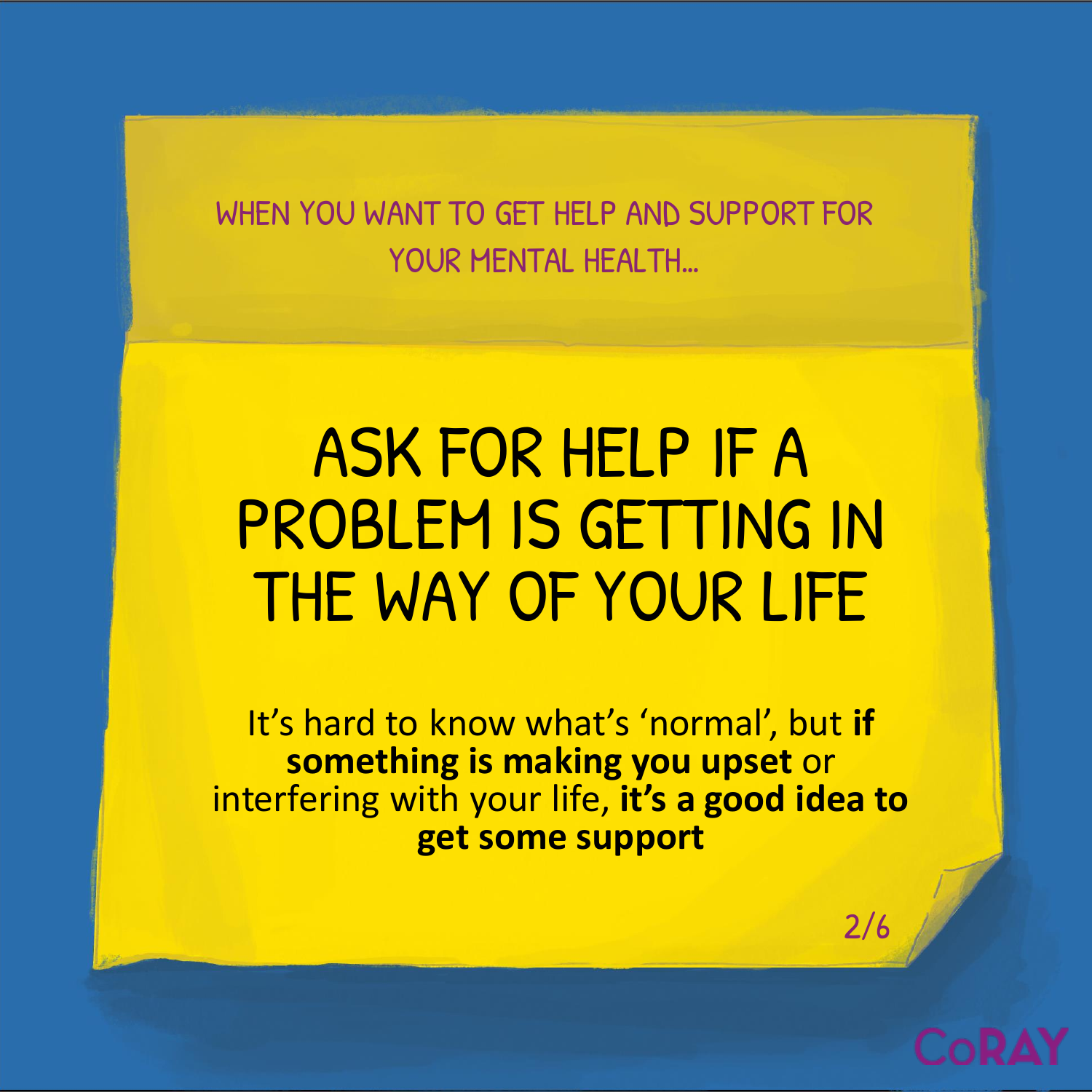## IT CAN BE HARD TO PUT YOUR FEELINGS INTO WORDS

It's difficult to know what to say to people. You could try **"I want to tell you something but I don't know how"** or, **"I need advice on something I'm stressed about".**

3/6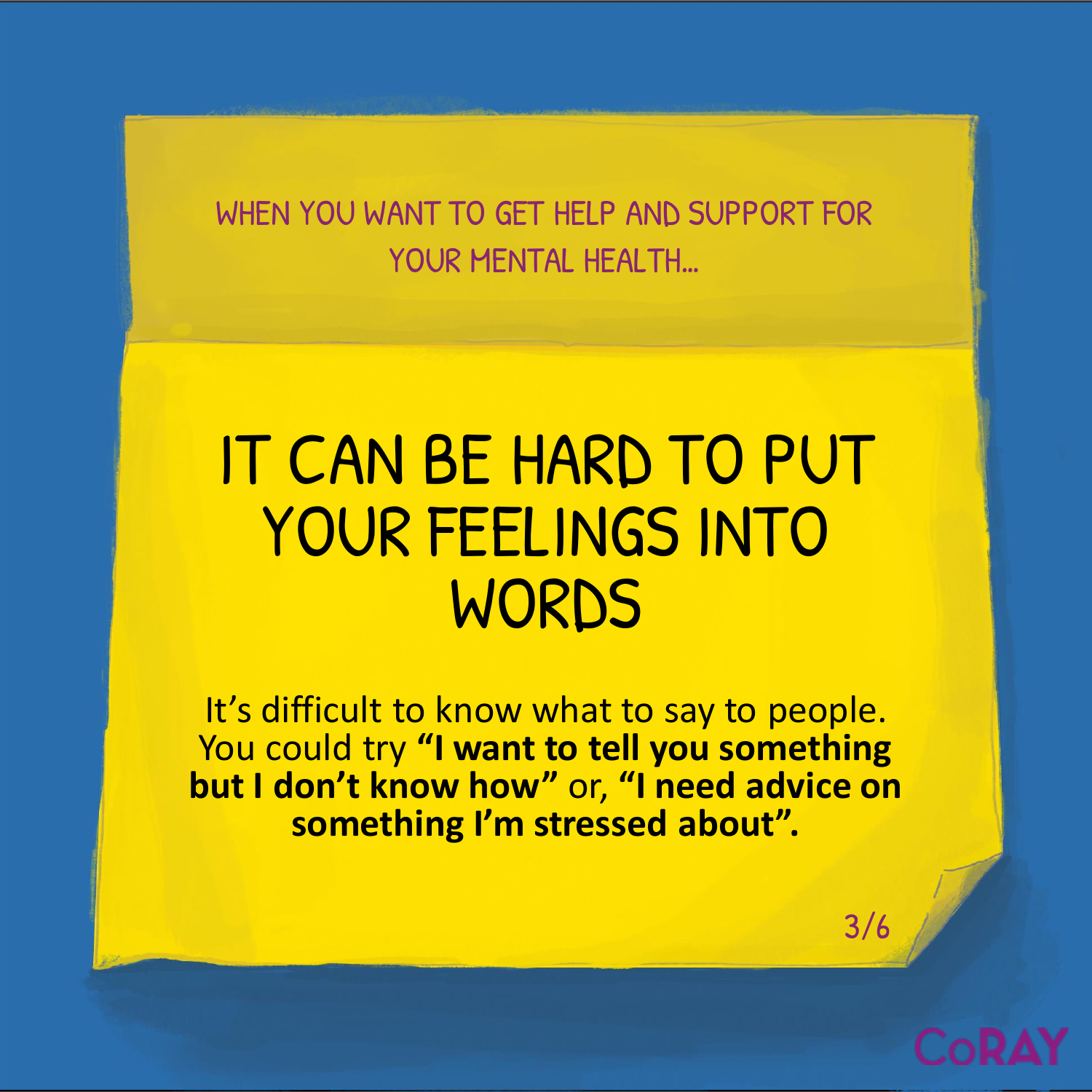## REMEMBER THAT ASKING FOR HELP IS A GOOD THING

**It is okay to ask for help!** Some people might not know what to say to you at first but it doesn't mean that your problems aren't important. **Don't let it put you off finding support.**

4/6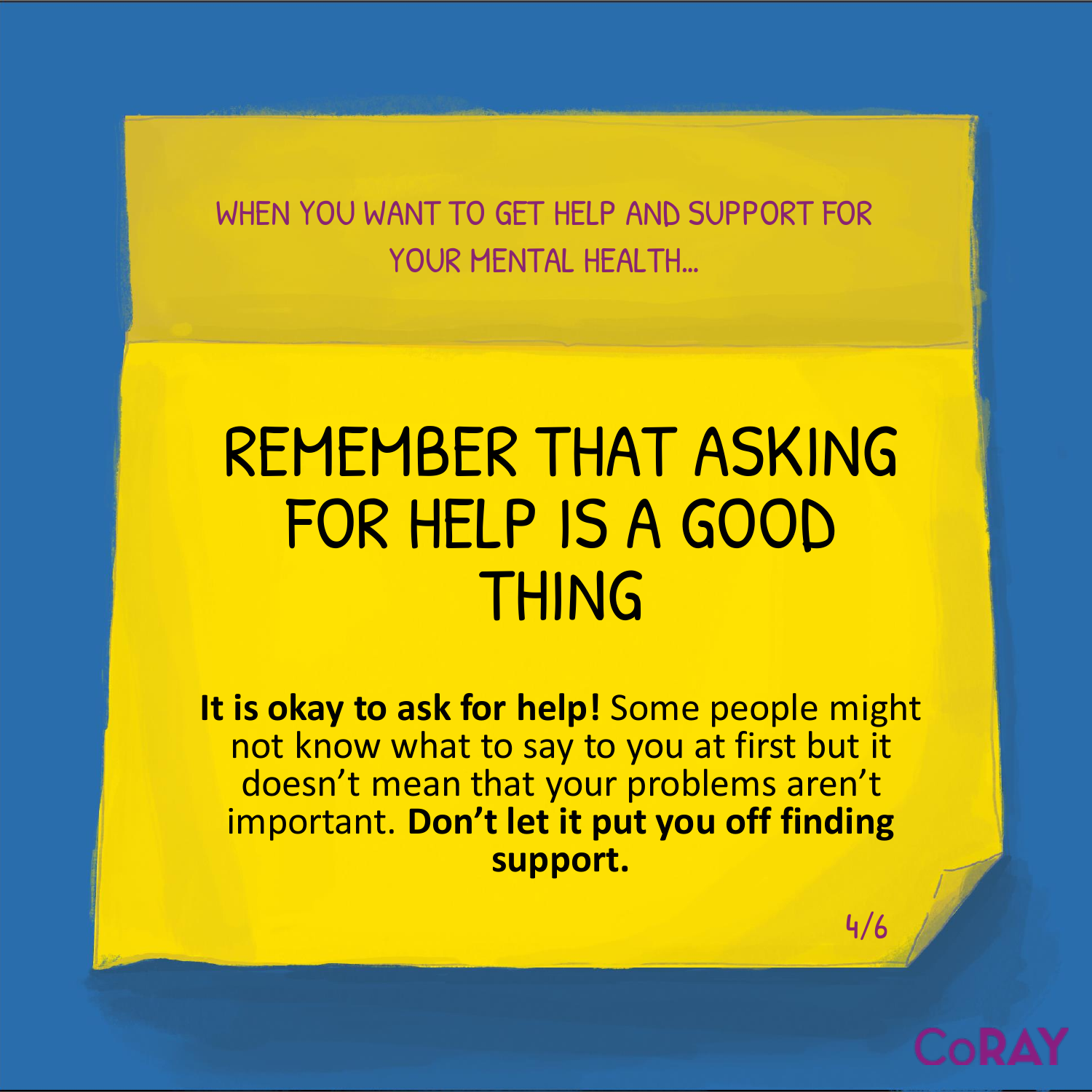### THERE ARE DIFFERENT TYPES OF SUPPORT AVAILABLE

5/6 It's okay to try different types of support until you find the **right one for you**. Some services might be able to give you support right away (e.g., text/phone services), but for others **you might have to wait a bit. This doesn't mean your problems aren't important.**